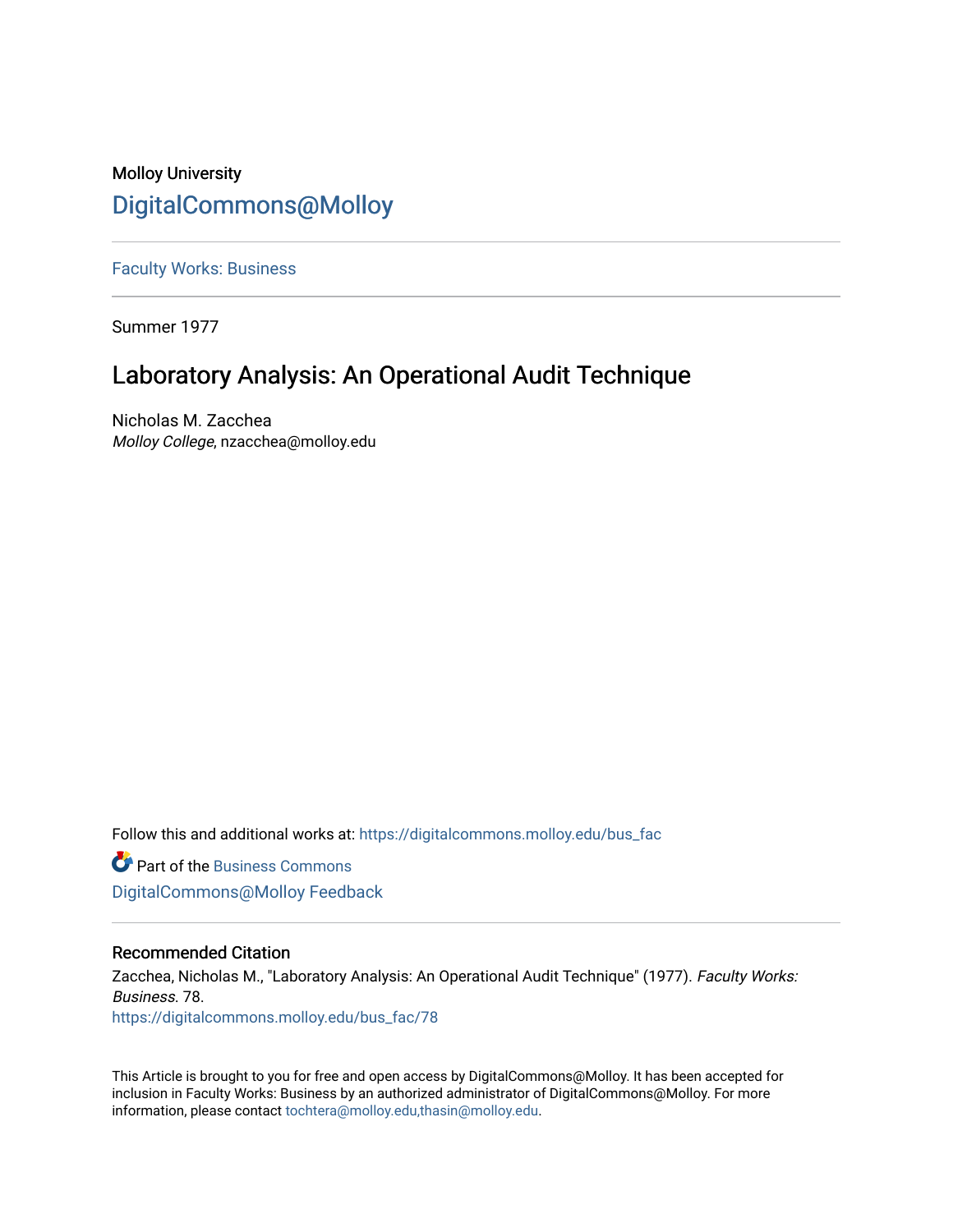# Laboratory Analysis: AnOperational Audit Technique

How laboratory analysis serves the auditor in evaluatingprogram performance.

As an environment changes, professions functioning in that environmentmust likewise change or face extinction. The failure to recognize and then to adapt to environmental change, it isrecognized, can mitigate a profession's significance, impact adversely on its viability, and render it ineffective. Professions associated with the sciences, with politics and the law, with education, and with the arts have all had to be sensitive to such changes. As a profession, auditing has responded well to the changes that have occured in its environment.

Auditing has expanded as time has required from the attest function it once exclusively carried out to the operational mode it currently occupies. As has been required, the standards and techniques the profession once relied upon have been modified to accommodate its new dimensions. Laboratory analysis is one of the many techniques adopted for use by GAO auditors in their stilldeveloping roles.

#### Auditing Metamorphosis

The history of auditing reflects the emergence of a profession initially aimed at assuring the integrity of fiscal transactions. Attesting to the veracity and accuracy of financial data was of paramount concern to the early auditor. With the growth of business and a corresponding increase in the size of government, the attest role expanded. Laws and statutes were enacted mandating the performance of specific type audits in the interests of both the taxpayer and the entrepreneur. Manage-

Mr. Zacchea, a manager in the New York regional office, has a B.B.A. degree in accounting from St. John's University and an M.B.A. degree in management from Long Island University. He is a member of the American Management Association, the Federal Association of Management Analysts, the Society for Advancement of Management and the Association of Government Accountants. He received the GAO Meritorious Service Award in 1967 andhas had articles published in The GAO Review and The Federal Accountant Currently he is responsible for coordinating regional office staff development activities.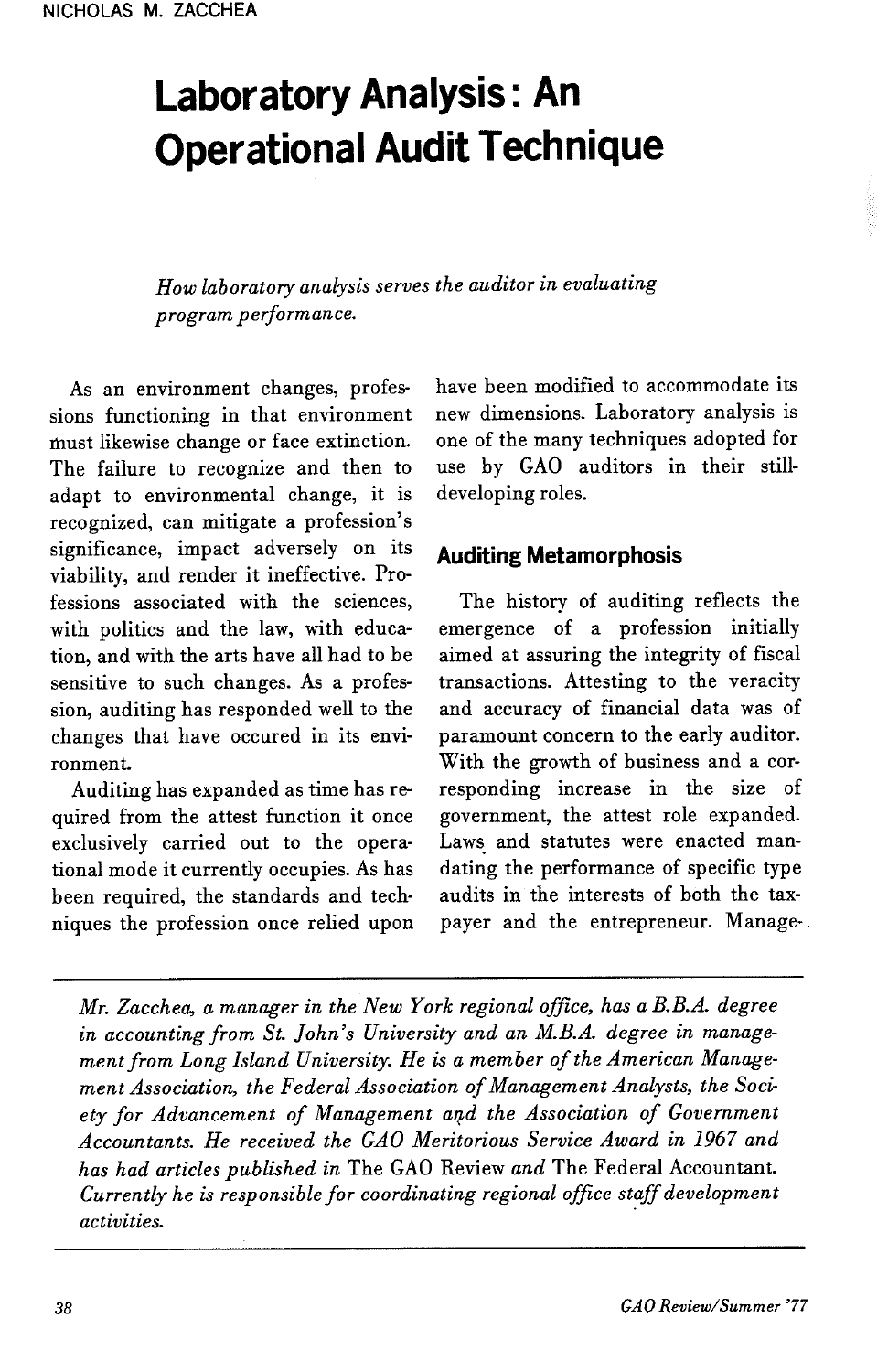ment, seeing the benefits that attest audits accrued to those outside the organization, initiated the development of an audit system from within. The internal audit" like its counterpart focused on attesting to management about financial accountability and compliance with law, regulation, and policy. Unlike its predecessor, however, it was conceived as a continuing rather than an ad hoc process.

Over the last century, society has undergone quantum changes. Technological development, which can only be described as phenomenal, has taken and continues to take place. The taxpayer and shareholder universes have grown substantially, both in size and consciousness. And, the immediate social impact of even the most minor decisions have all combined to significantly influence management's actions. Management's needs and the needs of those to whom management is responsible have had to therefore be met with more than opinions on fiscal accountability and legal compliance. Operational auditing and the review of nonfinancial matters emerged as a means for meeting those needs.

Today's auditor has assumed totally new and wholly different responsibilities. Today's auditor is now very concerned with examining and reviewing the organization's non-financial<br>policies, procedures, and operating procedures, and operating functions.

Today's auditor now must render opinions on the organization's operating health and identify operating problems affecting its fiscal viability. Today's auditor now must determine the extent to which an organization is accomplishing its goals.

Finding an answer to the broadest of all possible questions, "Are organizational programs meeting the objectives set out for them and, if not, why?" has become the raison d'etre of today's operational auditor.

# Auditing Standards Modified and Techniques Changed

Traditional auditing standards and techniques, used in the attest function, were found to be less than fully adequate for the operational auditor. While they continued to serve and serve well indeed, they were, however, particularly suited to financial auditing.

Total reliance on a detailed knowledge of accounting principles and on the standards and techniques generated by accounting practitioners to assure compliance with these principles was once enough. More was needed, however, both in standards and techniques to cope with the auditor's entrance into operational areas.

#### GAO Wrote New Standards

In 1972 the U.S. General Accounting Office issued a set of auditing standards. These standards were designed for auditing governmental organizations, programs, activities, and functions. Its format was similar to "Statements on Auditing Procedure No. 33" issued by the Committee on Auditing Procedures of the American Institute of Certified Public Accountants.

An important distinguishing characteristic of the GAO standards was the assumption that the audit was an integral part of the accountability process. Specifically, the GAO standards required that the audit provide an un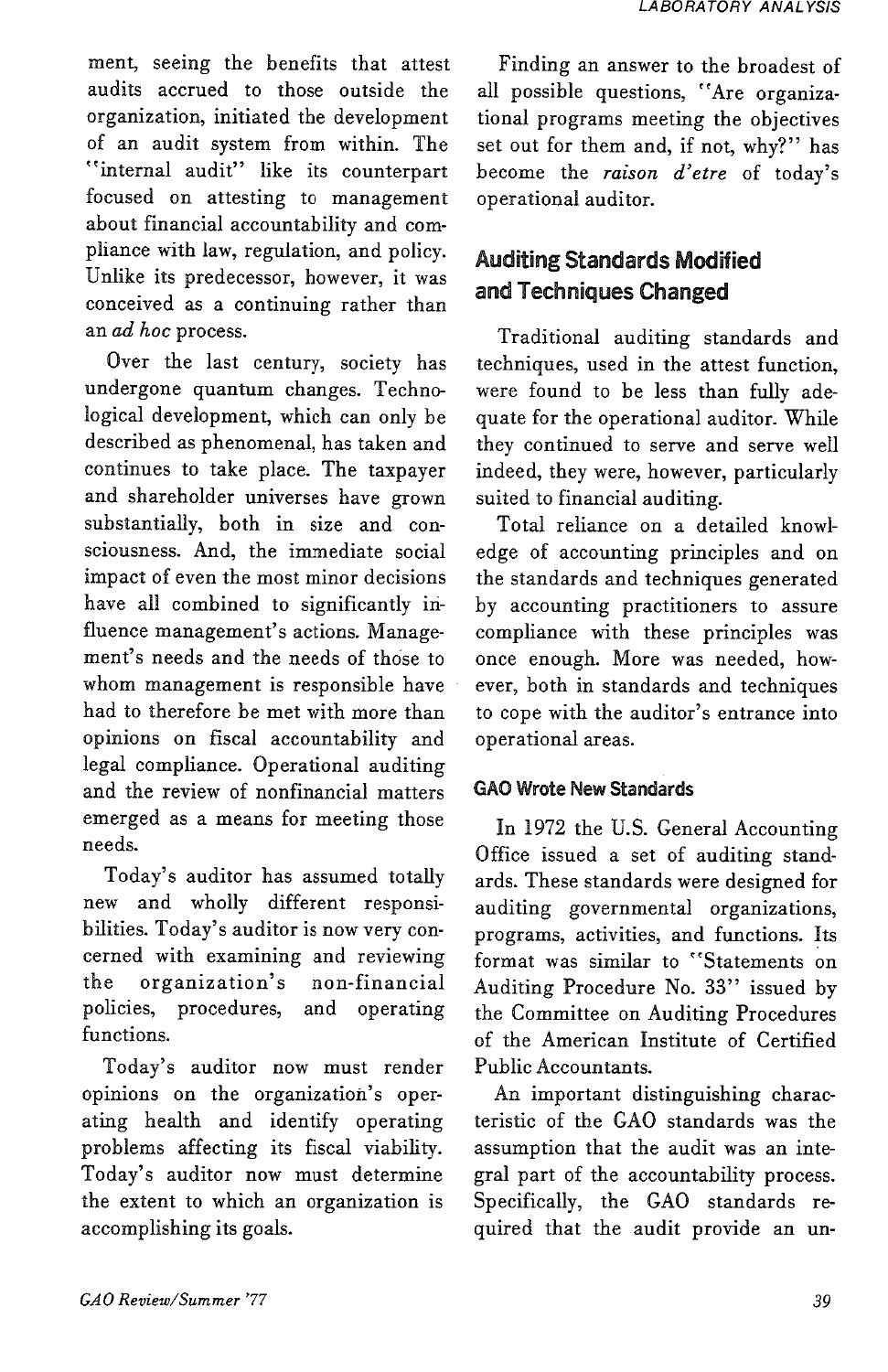biased evaluation as to how well publicfficials carried out their responsibilities. The GAO standards urged,depending on the ultimate use of the audit results, that audit scope encompass a determination as to whether program objectives were being effectively achieved.

oday's public officials are responsible for a plethora of activities. The numbers and different types of governmental programs stagger one's imagination. They range quite literally from A to Z. With the influence of these standardsn audits of this wide variety of governmental activities, the need to develop neW audit techniques grew. Different ways to analyze, measure, and evaluate within this ever-broadening range of operational areas had to be devised. More creative measurement techniqueshad to be sought out and used.

#### Audit Techniques Were Developed

The auditor's movement from the attest role in the fiscal arena to operations measurement and evaluation was a visible one. It quite obviously required the development of new and different methods and techniques.

 Both GAO and AICPA standards required the auditor to develop adequate professional proficiency in obtaining sufficient, competent, and relevant evidence as a basis for opinions, judgments, conclusions, and recommendations. The GAO standards, in demanding that proficiency, subdy insisted that the traditional body of auditing techniques be enlarged to accommodate theauditor's expanded responsibilities.

#### The Profession Responded

Auditors, both within and outside of

government, responded to the need for change. Audit institutions initiated prorams to emarge the perspectives of their members. Individual practitioners engaged in activities designed to expand their horizons. Concentrated exposure to disciplines auditors heretofore were relatively unconcerned about wasecognized as requisite for success in operational auditing. The ability of the perational auditing. The ability of the<br>uditor to select and then to utilize appropriate measurement tools was acknowledged as the key to positiveachievement in program evaluation.

### The Laboratory and the Audit

Most auditors experienced no difficuly in confronting fairly familiar business lisciplines. Procurement, marketing, personnel administration, inventory management, and other such areas were easily mastered. Knowledge acquired and skills developed during the days of fiscal and compliance audits were effectively utilized in the auditor's new role. The principles of more esoteric subjectmatter like statistics, computer techmatter like statistics, computer technology, operations research, and systems analysis were quickly understood and pressed into use during operationalaudit efforts.

 As the business school-trained auditor moved into operational and program areas further and further removed from fiscal activities, the need to use techniques of yet another genre emerged. The operational auditor began to recognize that those same decision making tools used by program participants now had to be used by the auditor if informed opinions on the relative successof programs could be rendered. For exof programs could be rendered. For example, if activities like a kindergarten toeighth-grade education program, a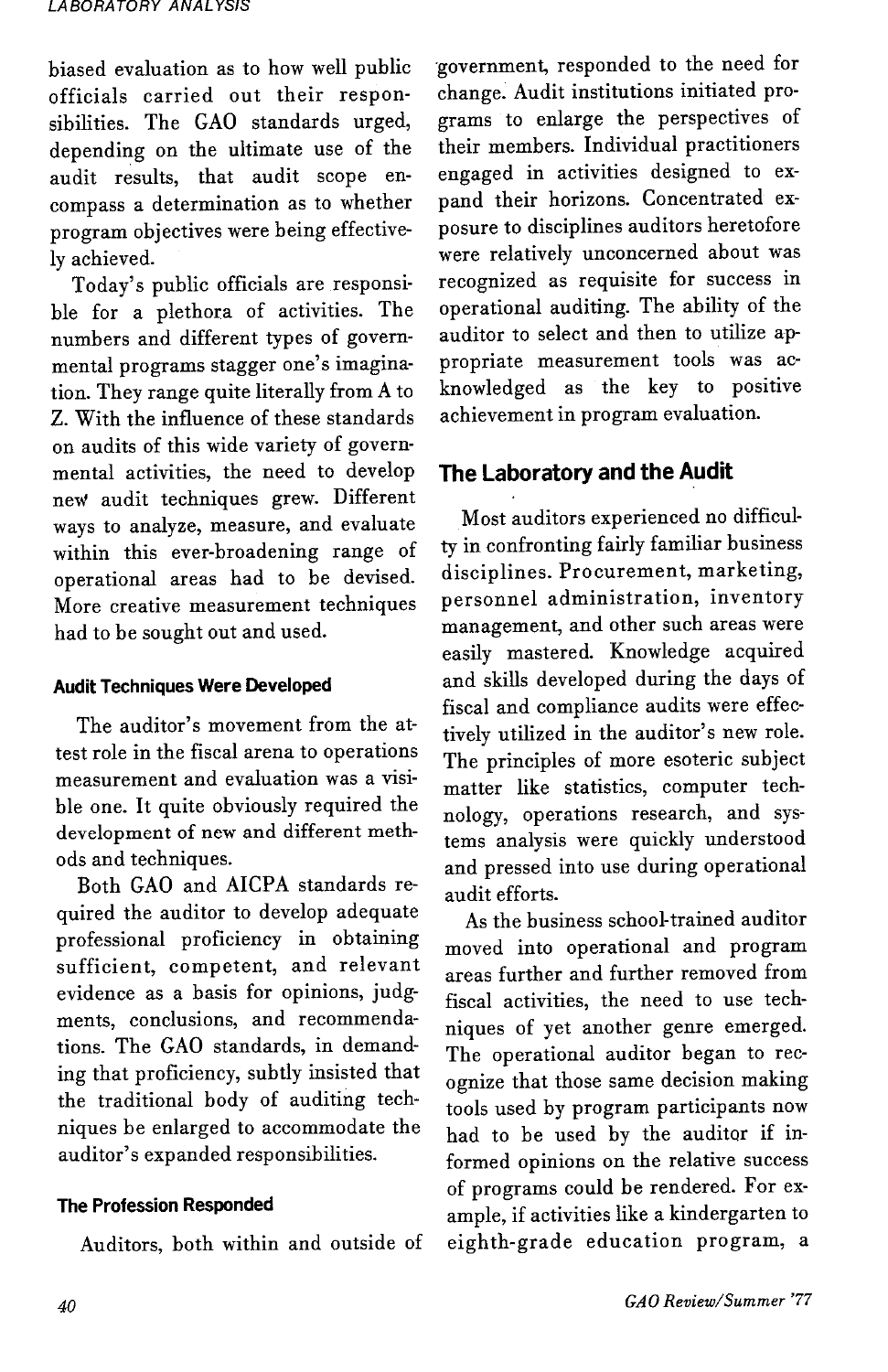phase of prison management, or an element of a public assistance were to be looked at, it followed that pedagogical, penological, and sociological measurement standards had to be used.

The use of the physical sciences then became an obvious answer to the question as to how Federal programs involving issues such as shellfish sanitation, lead poison control, salmonella contamination, and coal mine safety could be measured. The thistle tube, microscope, and bunsen burner were counted among the new audit tools. Mechanical, chemical, and biological testing, with results expressed in parts per million, decimals, pounds per square inch, and British thermal units as well as in dollars and cents, began to provide the GAO auditor with support for conclusions and recommendations in operational and program areas.

## The Laboratory Can Be Used **Effectively**

Is it really practicable for auditors to use the laboratory as an audit tool? Let's take a look at how it has been used by GAO auditors in the recent past.

Lead poisoning of children is regarded as a common, very devastating malady resulting from repeated exposure to lead-laden conditions. The Federal government supports far-reaching programs to control such conditions.

GAO auditors, to measure the extent to which lead-hazards were being controlled, needed to know whether paint containing high lead levels was available for sale, was being used on federally assisted building projects, or was applied to any federally financed housing.'

After a briefing by local health de partment inspectors, and arranging to use local and Federal facilities and per sonnel, field work was initiated. GAO auditors visited Federal construction sites and filled laboratory jars with paint samples. They visited retail outlets and bought suspiciously labeled paint. They visited residential, federally financed housing, and were permitted to careful ly remove paint chips from ceilings, walls, and woodwork. The samples were then delivered to Federal and local laboratories where auditor-directed, technician-executed tests for lead were carried out.

The results showed the auditors that recommended safe limits of lead had been exceeded. Paint being applied to federally associated properties con tained lead in excess of 0.5 percent, and paint was being retailed which con tained lead in excess of 0.7 percent.

Shellfish are harvested in their natural state and consumed, frequent ly uncooked, as a regular dietary sup plement. The National Shellfish Sanitation Program has as its basic objective the prevention of illness by assuring that shellfish consumed in the United States are not carriers of viral hepatitis, typhoid, polio, gastro enteritis, and other, sometimes fatal, diseases. Whether the program was enjoying success could be measured by the purity of the water from which marketed shellfish is taken and the quality of the shellfish available to the consumer.

<sup>&#</sup>x27; A survey of lead poison control activities per formed by the New York regional office covered these particular areas.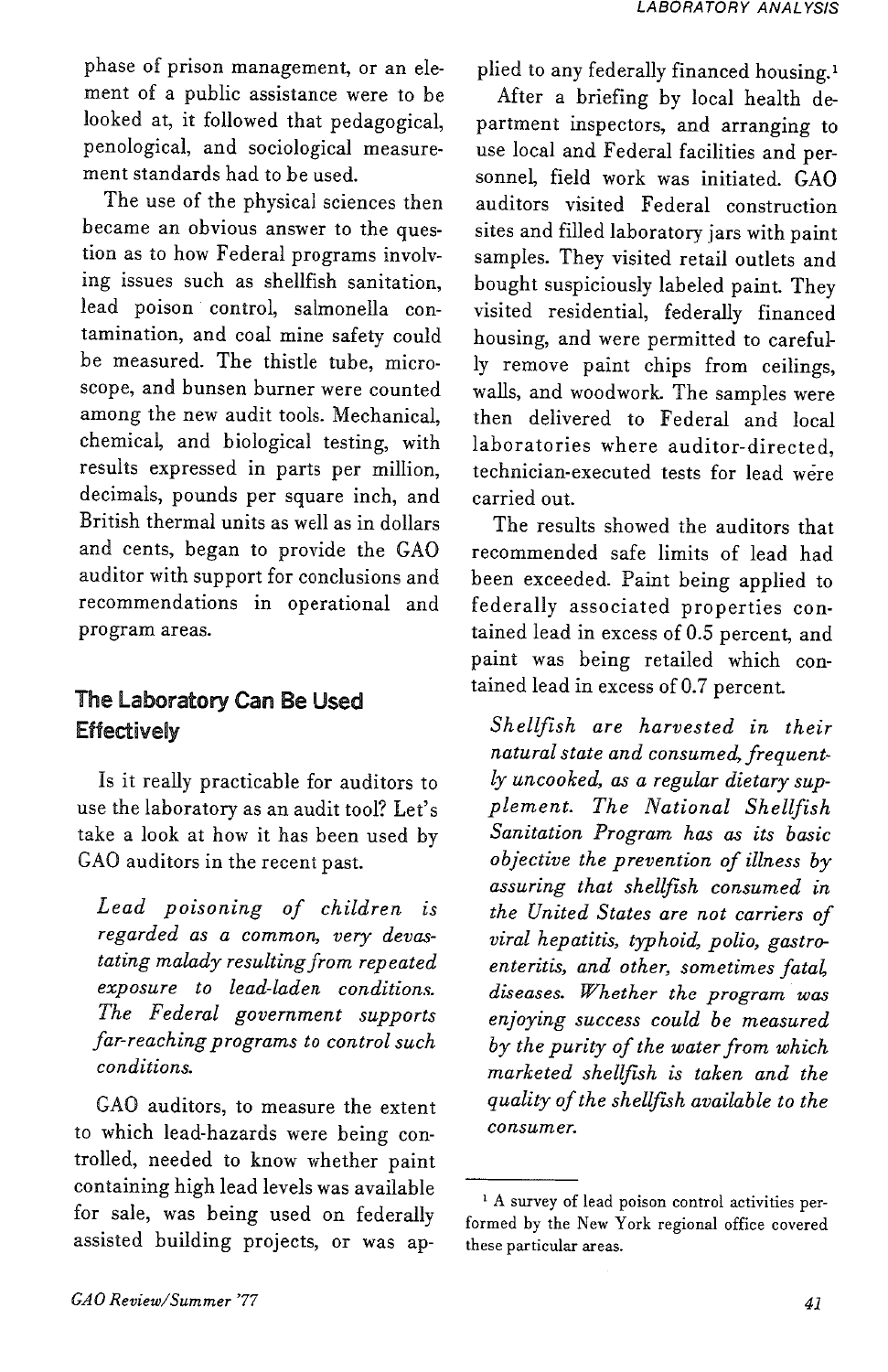After conferring with Federal and State program officials, GAO auditors attempted program measurement by assessing the sanitary conditions of bothhe shellfish and the water. Arrangements were made with the Federal and State agencies to use laboratory facilities, test equipment, a boat, and technicians. Under the auditor's direction, both shellfish and water samples were taken from harvesting areas. In addition, shellfish samples were obtained by the auditors from retail food establishments and processing plants.

 Shellfish samples collected from processing plants showed that fecal coliform and plate counts2 exceeded safe limits. Tests also showed that some of the shellfish samples contained excessive amounts of cadmium, as well as chlordane, DDE<sup>3</sup> and other pesticides. Tests of water samples taken from shellfish growing areas indicated that safe coliform limits were exceeded.4

Drinking water, safe from biological and chemical pollutants, has become of nationwide concern. From 1961 to 2970 there were 46,000 reported cases of illness and some 20 deaths, all attributable to contaminated drinkingwater sources.

GAO performed a review to determine whether Federal and State programs were adequate for insuring that acceptable quality drinking water supplies were available. GAO looked at bottled water as one source of supply. Retail outlets in five States were visited by GAO and samples of bottled water were purchased. The samples were then taken to a Federal agency where tests for arsenic, sulfates, iron, copper, flouride, chloride, manganese, and dissolved solids were performed. Analyses forbacteria counts were also made.

 The results of the testing showed high bacteria counts (up to 1.9 million microorganisms per milliliter) and showed also that recommended chemical standards for substances, i.e., solids, chloride, manganese, arsenic, and fluoride were being exceeded. Dissolved solids exceeded standards in one test by as muchas 3,256 milligrams per liter.5

About two million documented salmonellosis cases occur annually in the United States. This disease may be caused by any one of the approximately 1,300 types of salmonella bacteria often found in raw meat and poultry. It can cause severe illness and sometimes death. GAO examined the salmonella contamination problem to determine if the Department of Health, Education and Welfare and the Department of Agriculture could improve efforts to reduce its incidence.

The extent of actual salmonella contamination at the retail level was unknown. Therefore, GAO obtained samples of meat and poultry fromauditor-selected retail stores in each of

<sup>&</sup>lt;sup>2</sup> Fecal coliform is bacteria which indicates the presence of fecal pollution and other harmful bacteria. Plate count is the total bacteria present.

3 DDE is a degradation of dichloro-diphenyltrichloro-ethane (DDT).

\* GAO report to the Congress, "Protecting the Consumer from Potentially Harmful Shellfish (Clams, Mussels, and Oysters)" (B-164031(2), Mar.29,1973).

<sup>5</sup> GAO report to the Congress, "Improved Federal and State Programs Needed to Insure The Purity and Safety of Drinking Water In TheUnited States (B-166506, Nov. 15,1973).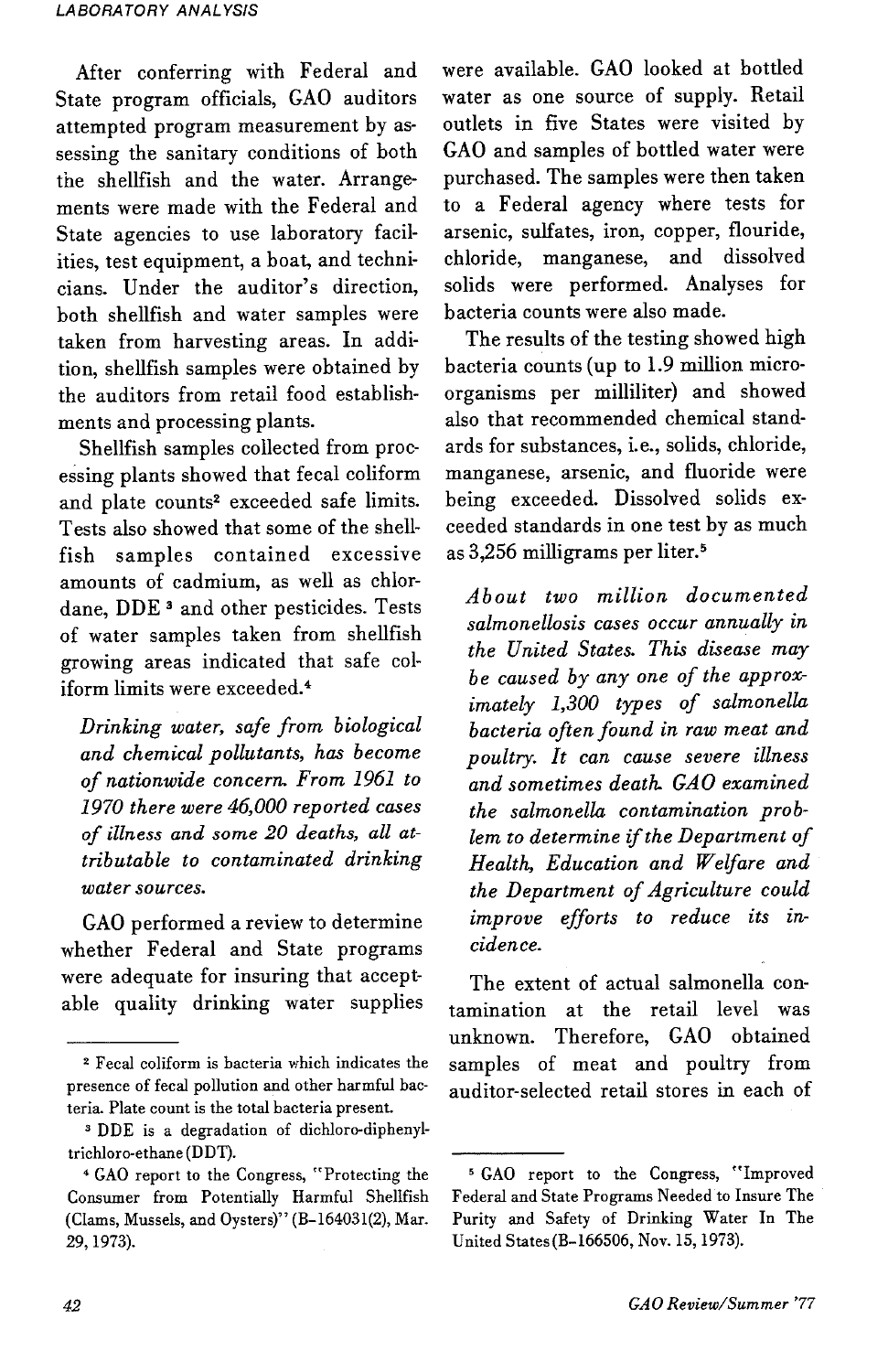10 metropolitan areas.6 GAO auditors directed the purchase of some two hundred samples by Federal inspectors, 100 each of raw meat and poultry. The sampies were packaged by the inspectors to preserve their condition and shipped immediately to a Federal laboratory. At the laboratory the samples were tested for salmonella contamination.

The laboratory analysis detected salmonella in about 17 percent of all the samples and determined that more than 30 percent of one sample class was contaminated. One sample class tested completely negative, viz., without salmonella.<sup>7</sup>

Respirable coal mine dust may cause a type of pneumoconiosis known as 'black lung" disease. Since 1970 coal mine operators have been required to operate dust sampling programs to determine the extent of respirable dust in the coal mines so that dangerous dust levels can be avoided.

GAO observed that a significant number of mine dust sample results showed respirable dust concentrations of 0.1 milligrams per cubic meter of air. While below the Federal standard of 2.0 milligrams, their unusual uniformity was indicative of questionable dust sampling.

GAO decided to take dust samples from selected mines to explore the probability of getting samples with 0.1 milligram dust concentrations. To test, GAO visited 14 mines and, using standard dust-measuring equipment,<sup>8</sup> took dust samples at each of the mines. A total of 25 individual dust samples were collected under diverse conditions.

The samples were then sent by the auditors to a laboratory for weighing to determine the possibility of getting consistent results reflecting 0.1 milligram dust concentrations. Weighing revealed that coal dust levels ranged from 0.1 milligrams to more than 2.0 milligrams. Only two of the 25 samples showed 0.1. The latter two dust samples, however, were taken not from deep inside a mine but from an area contiguous with one of the 14 mines visited.

The use of the laboratory analysis can be an effective technique if not a very essential one. Without it GAO auditors may not have been able to render an opinion, based on sufficient, relevant, and competent evidence—something the GAO standards require—as to whether desired program results were being achieved. Whether programs were effective for controlling lead hazards, unsanitary drinking water, contaminated meat and poultry, dangerous mine conditions, and unsafe shellfish could not have been as confidently determined without the use of the laboratory as an aid.

#### Cautions To Be Observed

As with any technique, the use of the laboratory is not a panacea and can be fraught with hazards. The auditor who selects the technique to help make a determination, demonstrate a point, or support a conclusion or recommendation,

<sup>&</sup>lt;sup>6</sup> About 23 percent of the Nation's population resided in those areas.

<sup>7</sup> GAO report to the Congress, "Salmonella In Raw Meat And Poultry: An Assessment Of The Problem" (B-164031(2) July 22,1974).

<sup>8</sup> A mechanical device manufactured specifically for the purpose of collecting airborne coal dust.